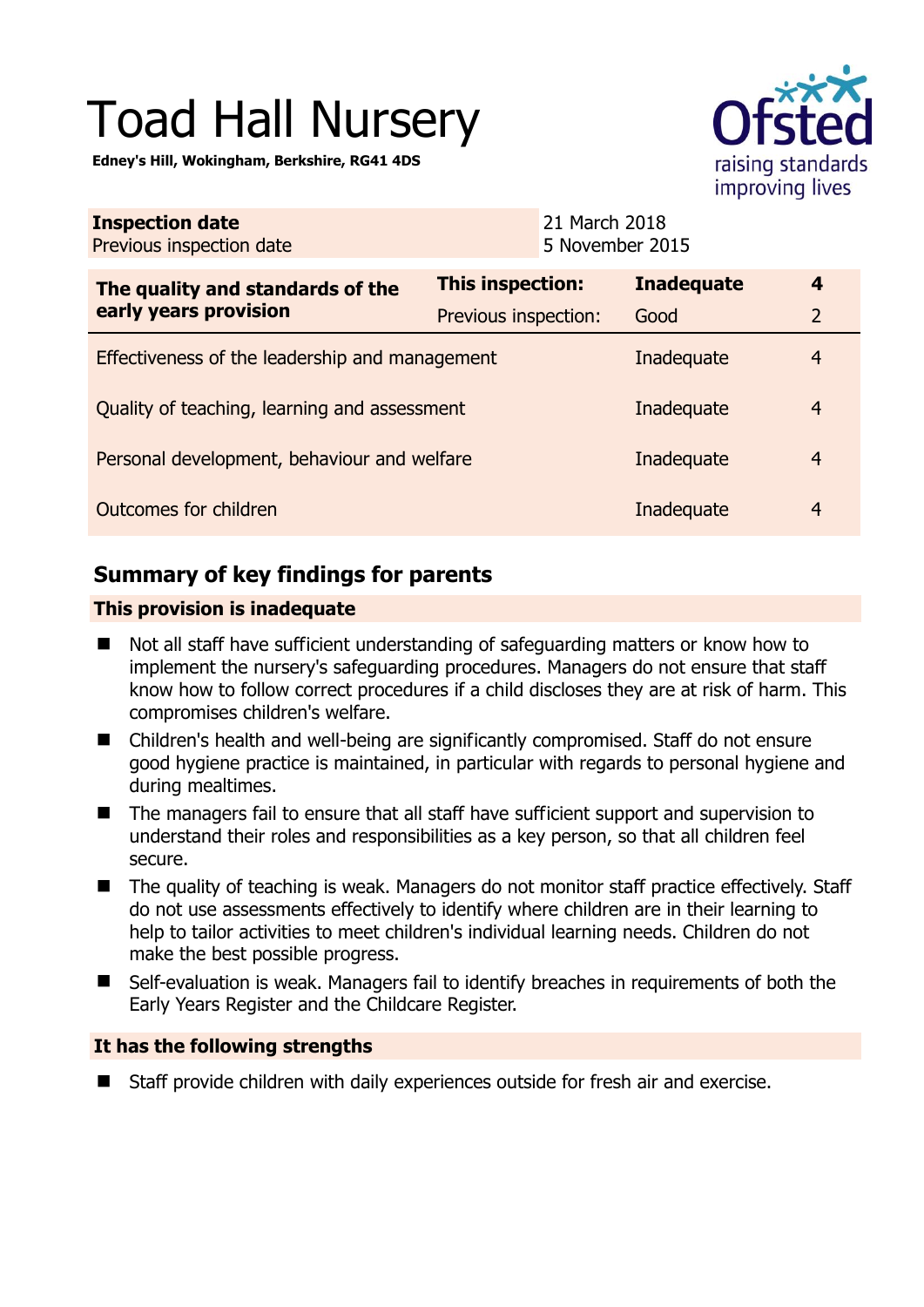## **What the setting needs to do to improve further**

#### **To meet the requirements of the early years foundation stage and the Childcare Register the provider must:**

|                                                                                                                                                                                                                                             | Due Date   |
|---------------------------------------------------------------------------------------------------------------------------------------------------------------------------------------------------------------------------------------------|------------|
| ensure all staff know how to identify signs that a child may be at<br>risk of harm, and understand how to implement the nursery's<br>safeguarding policy and procedures without delay, in the event of<br>a concern about a child's welfare | 21/04/2018 |
| review hygiene routines and take necessary steps to prevent the<br>spread of infection, with particular regard to children's personal<br>hygiene and mealtimes                                                                              | 21/04/2018 |
| ensure staff receive effective support and coaching to raise the<br>quality of teaching and to allow staff to fulfil their role as a key<br>person effectively                                                                              | 21/04/2018 |
| ensure that staff complete accurate assessments to gain a clear<br>picture of the progress each child makes and use this information<br>effectively to plan for children's individual needs, to help them<br>make good or better progress.  | 21/04/2018 |

#### **To further improve the quality of the early years provision the provider should:**

**I** improve self-evaluation processes to help identify any breaches in requirement and areas for development.

#### **Inspection activities**

- The inspectors observed activities and learning experiences available to children.
- The inspectors observed interactions between children and staff.
- The inspectors asked staff questions about their work and observed practice with the manager.
- The inspectors spoke to some parents about their views and opinions of the provision and considered these.
- The inspectors sampled documentation.

**Inspector**  Claire Boparai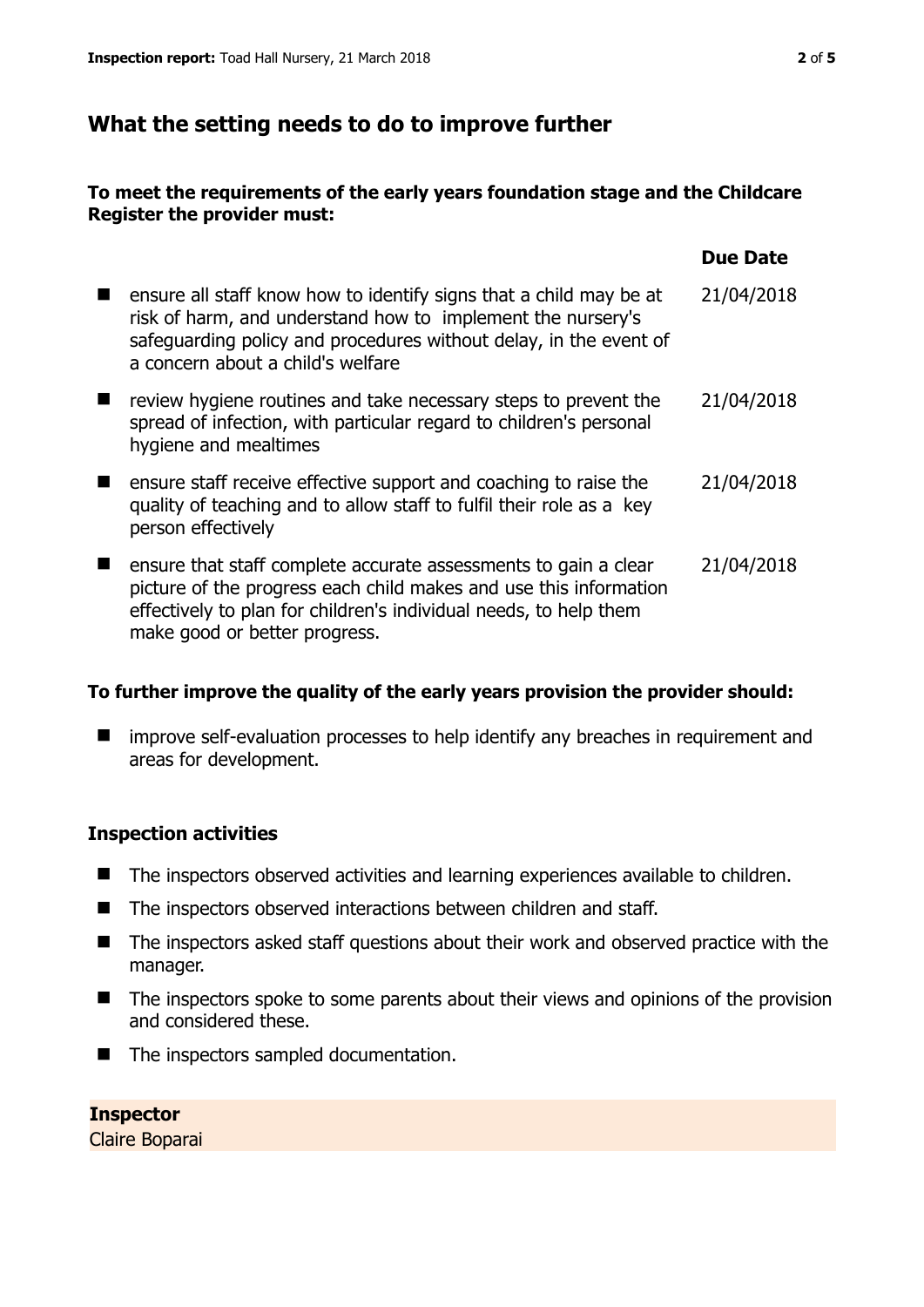## **Inspection findings**

#### **Effectiveness of the leadership and management is inadequate**

Safeguarding is ineffective. Some staff do not know the procedures to follow in the event of a safeguarding concern. Not all staff are aware of the signs that indicate that a child may be at risk of harm. This does not help to assure children's safety. Although managers have identified some weaknesses in the provision, they have not made sufficient improvements, or addressed the recommendations from the last inspection. For example, staff do not use assessments of children's progress effectively to plan for their individual needs to help them make at least good progress. This means it is difficult to assess how children are progressing in the nursery. Managers do not provide effective support and ongoing professional development opportunities for staff. The quality of teaching is weak. The manager sometimes identifies poor teaching practice when she observes staff interactions with children, however, she does not take action to address this.

#### **Quality of teaching, learning and assessment is inadequate**

The key-person system is ineffective. Staff do not know the children well enough to support their learning and development effectively. The majority of staff are well qualified but some of their teaching practice is poor, which has a negative impact on children's progress. For example, staff do not challenge children sufficiently well. They add items to children's creative work in the younger rooms and complete tasks that older children could do for themselves. This does not support children to develop good independence skills or support their future learning. Staff do not support children's communication development effectively. They ask young children who are developing their speaking skills to answer questions. However, they fail to ensure that children are able to do so because they leave comforters in their mouths.

#### **Personal development, behaviour and welfare are inadequate**

Weaknesses in safeguarding mean that children's safety cannot be assured. Staff fail to protect children's health and well-being. Although staff carry out risk assessments to ensure the premises are safe and secure, they do not supervise and help children to follow simple hygiene routines. For example, children engage in play with constantly runny noses. Children's health is also put at risk. For example, staff gave children cutlery that had been on the floor and had not been washed. At times staff do not support children's emotional well-being effectively. For example, some younger children are seen crying with little response from staff. Nonetheless, staff praise children's achievements, and parents are complimentary about the nursery and say these achievements are shared with them. Children behave well.

#### **Outcomes for children are inadequate**

Children do not make enough progress. During the inspection, younger children spent some time wandering aimlessly with little support from staff and older children were not motivated to join in with larger group activities. Children are not well prepared for their next stage in learning and development.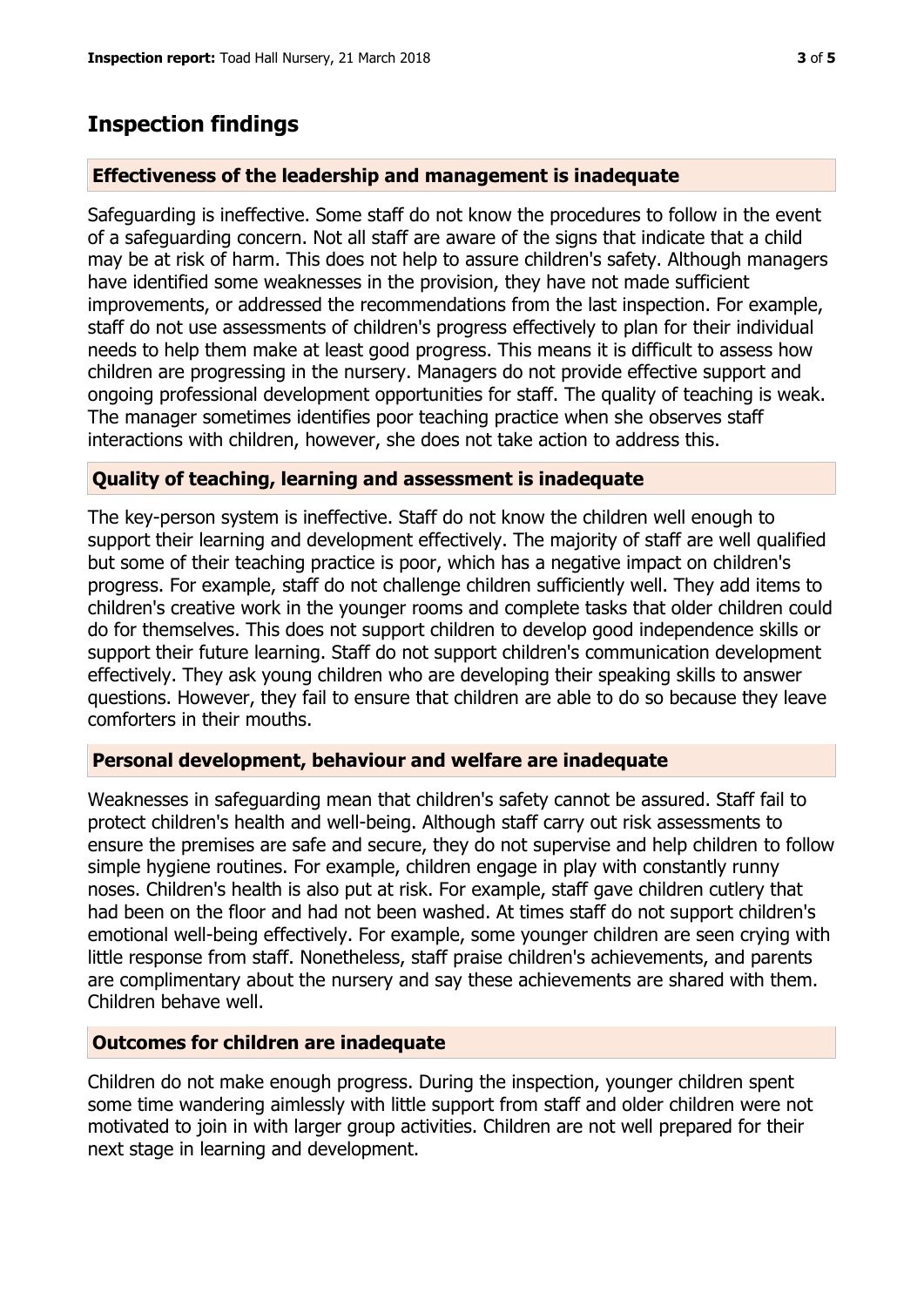## **Setting details**

| Unique reference number                             | 148628                                                                               |
|-----------------------------------------------------|--------------------------------------------------------------------------------------|
| <b>Local authority</b>                              | Wokingham                                                                            |
| <b>Inspection number</b>                            | 1132658                                                                              |
| <b>Type of provision</b>                            | Full-time provision                                                                  |
| Day care type                                       | Childcare - Non-Domestic                                                             |
| <b>Registers</b>                                    | Early Years Register, Compulsory Childcare<br>Register, Voluntary Childcare Register |
| Age range of children                               | $0 - 4$                                                                              |
| <b>Total number of places</b>                       | 107                                                                                  |
| Number of children on roll                          | 180                                                                                  |
| Name of registered person                           | <b>Toad Hall Nursery Limited</b>                                                     |
| <b>Registered person unique</b><br>reference number | RP558430                                                                             |
| <b>Date of previous inspection</b>                  | 5 November 2015                                                                      |
| <b>Telephone number</b>                             | 0118 9776200                                                                         |

Toad Hall Nursery opened in January 1995 and is privately owned. It is situated in Wokingham, Berkshire. The nursery opens five days a week, all year round, with the exception of bank holidays and the Christmas period. It is open from 8am until 6pm. The nursery receives funding for the provision of free early education for children aged two, three and four years. There are currently 32 staff who work with the children, 24 of whom hold relevant early years qualifications.

This inspection was carried out by Ofsted under sections 49 and 50 of the Childcare Act 2006 on the quality and standards of provision that is registered on the Early Years Register. The registered person must ensure that this provision complies with the statutory framework for children's learning, development and care, known as the early years foundation stage.

Any complaints about the inspection or the report should be made following the procedures set out in the guidance 'Complaints procedure: raising concerns and making complaints about Ofsted', which is available from Ofsted's website: www.gov.uk/government/organisations/ofsted. If you would like Ofsted to send you a copy of the guidance, please telephone 0300 123 4234, or email enquiries@ofsted.gov.uk.